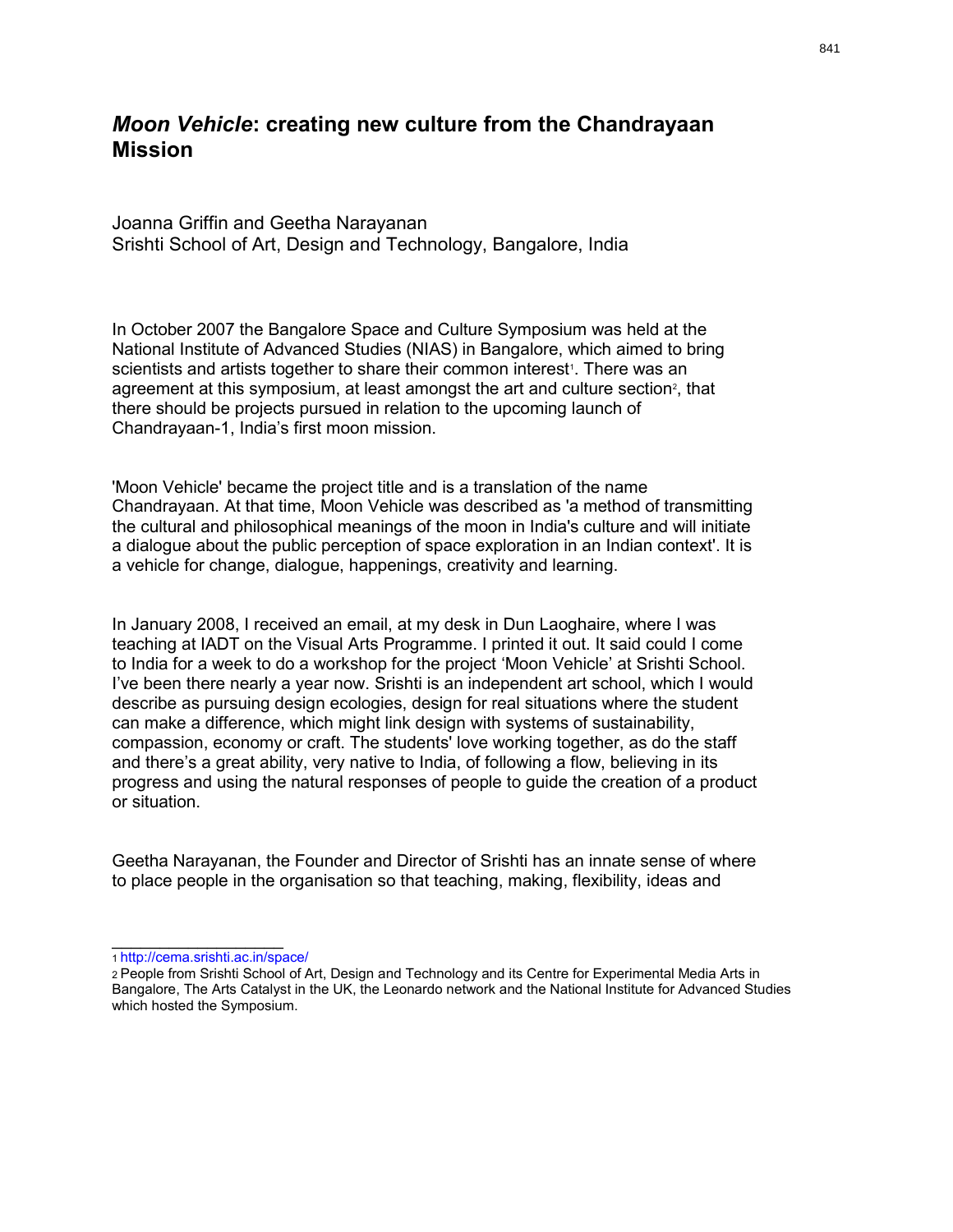external collaborations can all be generated and used in different aspects of the Srishti curriculum. I was asked to mentor the Moon Vehicle project and came to Srishti as an Artist-in-Residence at the Centre for Experimental Media Art. I'm there because I need people to work with. People have become my artistic medium. I'm not Indian and I need to work through and with other people, to learn the culture and be sensitive to what is wanted and needed; so the group flow and pattern of working collectively that I've now adopted was a very natural result of circumstances.

I was invited because I'd spent the previous few years researching satellite networks in Europe and North America, creating collaborative, participative events and had just finished a number of projects with children. During an Arts Council England International Fellowship at UC Berkeley Space Science Lab I was able to learn, close up, about the process and people of science satellites. Before that I was Artist-in-Residence at the University of British Columbia where I was mapping satellites to the campus and had a weekly radio show, 'The Satellite Investigations'. In the UK I worked on projects with The Arts Catalyst; one was a storytelling event at the UCL Mullard Space Science Lab, and others have been collaborative projects in schools - Mulberry School's 'Universe Gallery' is one.



*Installation of the light box "Satellites to Measure the Time and Space of My Universe" in the "Universe Gallery", Mulberry School for Girls, London, UK* 

Here in Bangalore, I've been given the time to make a long-term project happen that forges new and lasting connections, which enable change. It is essentially an activism through art making and through gentle and persistent nudging.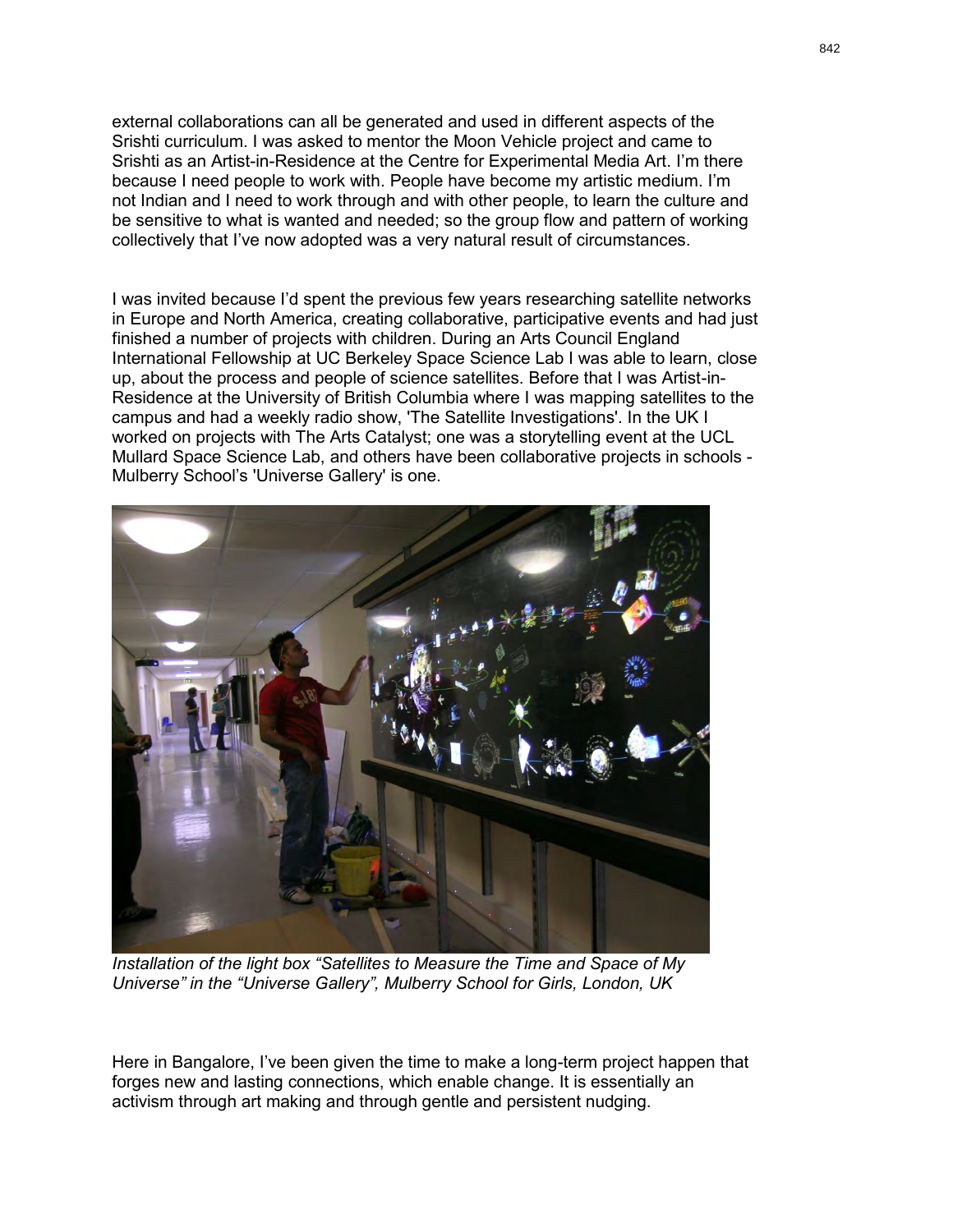### **Initial strategies**

The first project of Moon Vehicle was the Microsoft Design Expo competition entry, the 'Bombatsat', a learning tool for 12 year-old children that allows messages to be recorded onto a toy-like Chandrayaan, after which children can hide the Bombatsat for others to find, listen to their messages and record more. The Design team presented this concept in Seattle in July 2008 and it was well received, with interest from Microsoft and ISRO in pursuing the idea.

I worked with five students at the very beginning of their project. Our first visit was to Rakesh Sharma, India's first astronaut. He said it was important for India to be part of the conversation of space exploration, but that ultimately going into space is about representing humanity and not a nation. We discovered that most of the mission operation was coming out of Bangalore itself and Chandrayaan was being built at Satellite Centre, on the road to the airport. The students went to visit and saw the spacecraft being put together in the clean room. No photos can be taken and as a foreigner I was not allowed in. They came back telling me about the security guards, the enthusiasm and laughter of the scientists they met and gave contradictory descriptions of the incomplete satellite being put together in the clean room<sup>3</sup>. On another ISRO visit we met Dr Jayati Dutta who had been put in charge of 'outreach'. She liked the sound of our project, but let us know that the position of outreach officer, as in many space science organisations, was not a particularly honourable or prestigious position. Outreach and education, interfacing with the public, was a new thing for ISRO and the formal programme has mainly been focused on the launch. Informally there is another story.

We put on a couple of workshops for children. Projecting the moon on the ground, cutting out a piece of paper and asking the children to paint. I can't remember what we asked then to paint. I remember being really surprised how many children can sit round the moon, the wonderful anarchy of noise and pleasure in destroying the whiteness with football pitches, monsters and Bollywood stars. I videoed and took pictures because the image was so beautiful. Children's hands and faces caught in the light at the edges of the moon.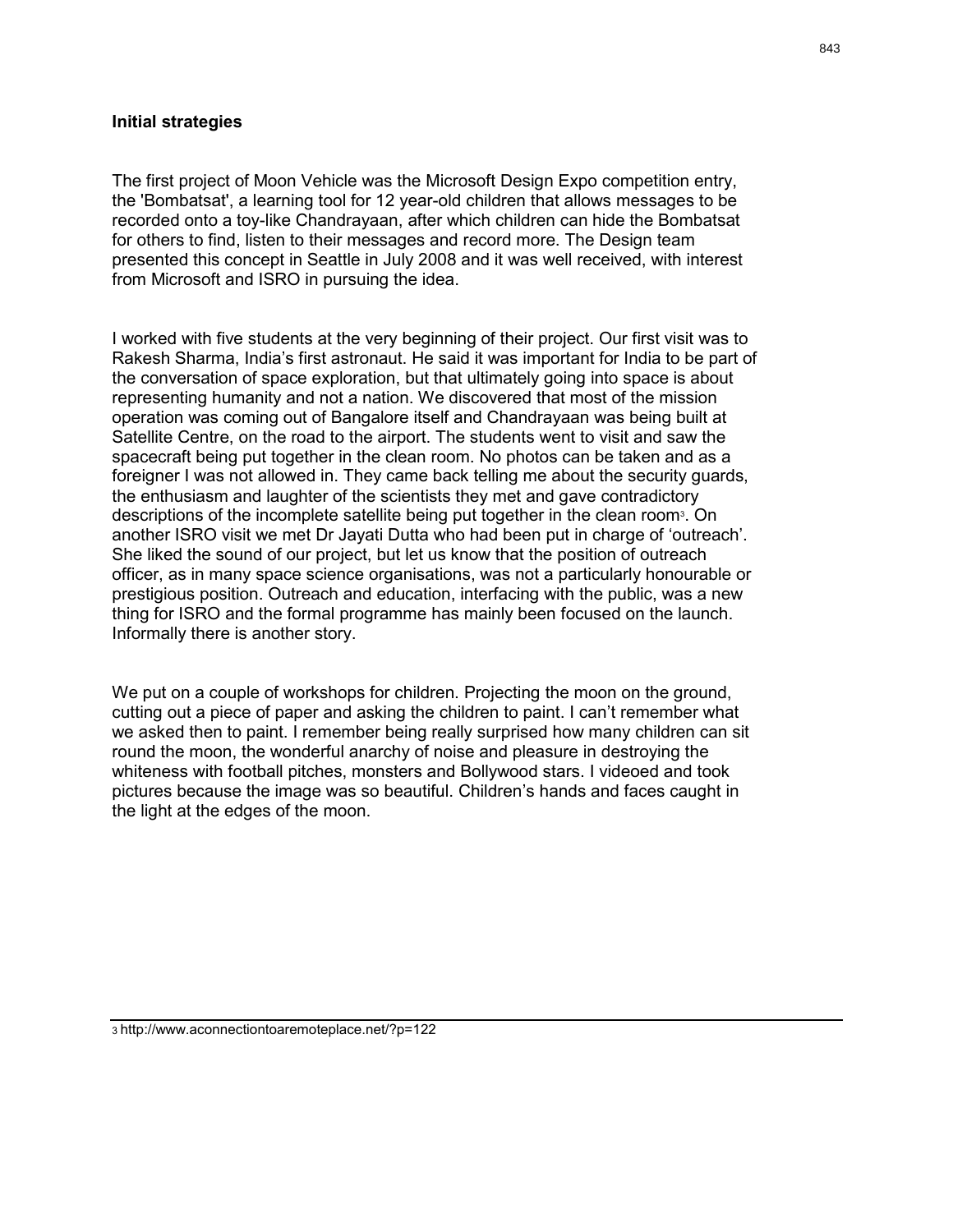

*Children form Aditi School painting the moon* 

Right from the start, the Moon Vehicle project has been driven by conversations and experimental participative events. The fieldwork and face-to-face meetings with people across the city, together with the events that gather people to interact, are the architecture, the artistic form of the project. Our objective is to distribute the story of Chandrayaan into the culture of the city and that happens a little bit through every conversation. Gradually but constantly, things shift.

## **Grounding the moon**

 $\overline{\phantom{a}}$  , where  $\overline{\phantom{a}}$  , where  $\overline{\phantom{a}}$ 

The image of the moon on the ground has been the visual focus of the project. A perspective altering exercise: we can look down on the moon and this helps us collect our thoughts about it. There is a ritual in Hindu culture in which a woman looks for the reflection of the moon in a bowl of water and then drinks, breaking a fast taken to honour her husband4. My mother use to live in a house called 'Silvermere', which is the path of silver across water between you and the moon at night. The moon on the ground, or as a reflection on water, is a poetics of connection.

The rooftops of Bangalore have also become a repeated motif to the project. '100 Days of CHN-01' was an event we held on the rooftop of the Centre for Experimental Media Art. We thought of it as a 'fairground' event where different activities would be

<sup>4</sup> This is the ritual Karwa Chauth, which is performed with a number of local variations.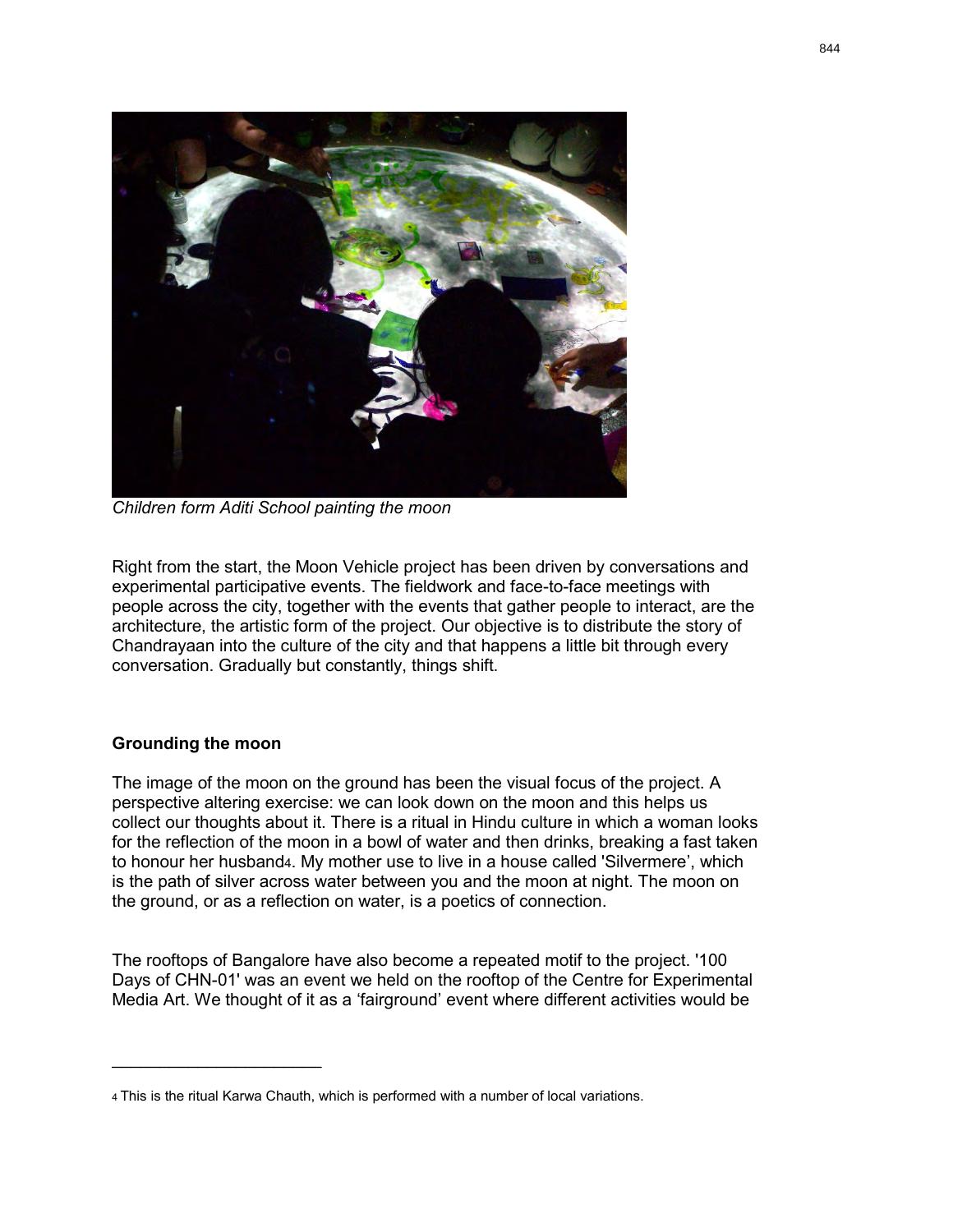happening simultaneously and visitors could choose what to do and be involved in ways that suited them. We served food, so that it was a sociable event. We had a projection of the moon on the floor and asked people to sit on the moon and say what they would put on there to make it meaningful to them from a distance. People were able to pick up and play the guitar, a group of students staged a read through of a section of the Apollo scripts, there were drawings being made and the Visvesvaraya Industrial and Technological Museum came to do sky watching with their telescope.



*Children playing guitar on the moon at '100 Days of CHN-01'*

A second event, 'Moon Stories', was a public, participative event staged on the roof terrace of the Visevesvaraya Museum and in collaboration with them. Sunil Kumar, the Museum curator was interested in working with us because we 'think differently'. The Museum and its staff are very much within the Technological and Engineering spheres and not familiar with creative approaches but they were happy to try out something new. The event was held on full moon night. We worked with the Museum staff to attach a camera to their telescope and fix this to a projector so that the projected image could be seen by a group of people instead of one at a time through the telescope.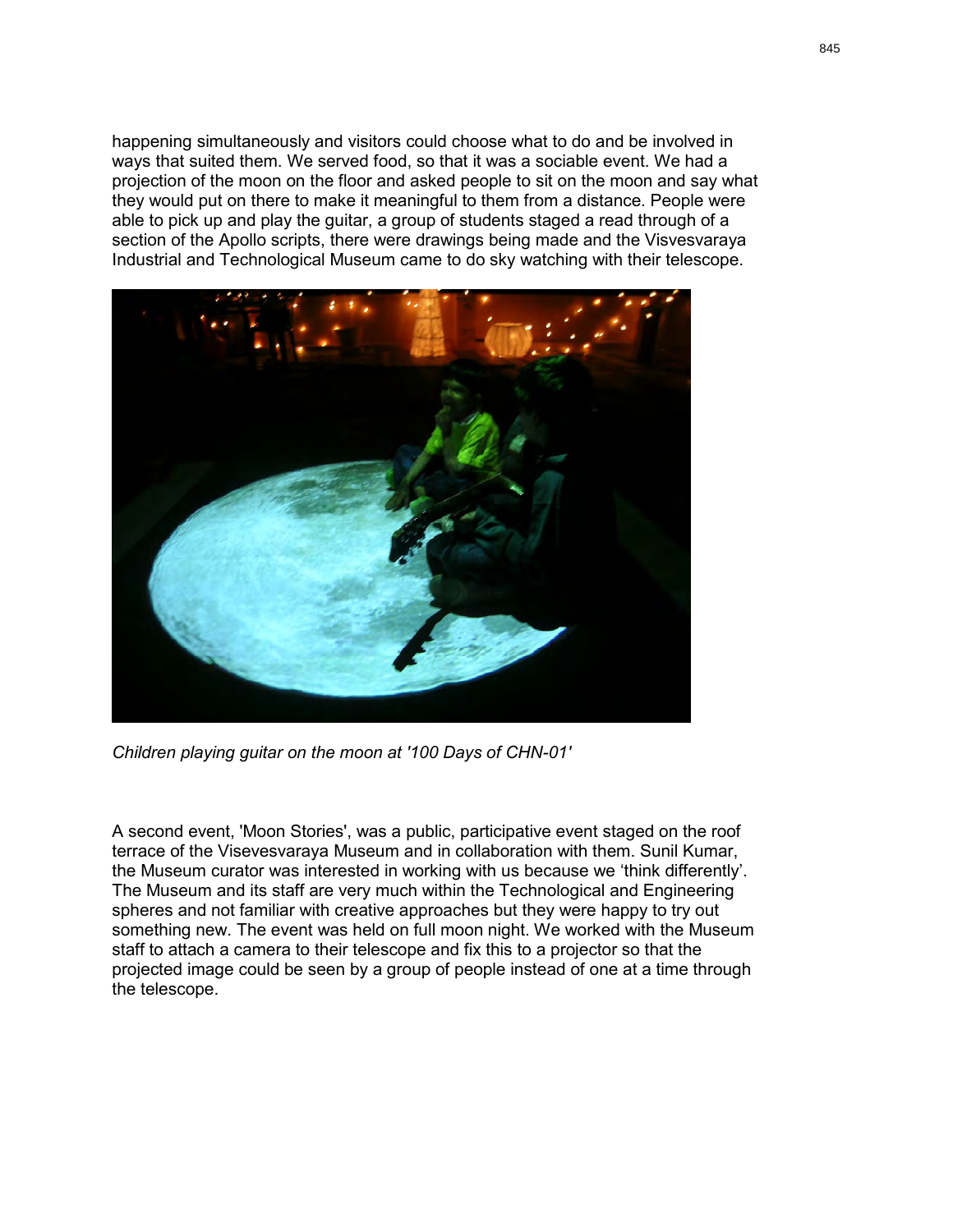

*V. Lekshmanan adjusting the camera fixed onto the telescope viewer* 

We then devised a way to suspend the projector so that the image fell on the roof top floor and we put mats and cushions around this live image of the moon so that people could gather around it and exchange their perspectives of stories, songs and knowledge of the moon. We invited people from different backgrounds, an ISRO scientist, a former NASA scientist, a writer, a psychologist and made it open for anyone to participate. Many people from the Museum were there, including the education team, security guards and workshop staff<sup>s</sup>.

 $\overline{\phantom{a}}$  , where  $\overline{\phantom{a}}$  , where  $\overline{\phantom{a}}$  , where  $\overline{\phantom{a}}$ 

<sup>5</sup> A podcast of this event can be downloaded by subscribing through iTunes to http://www.aconnectiontoaremoteplace.net/world\_tour/podcast\_wt.xml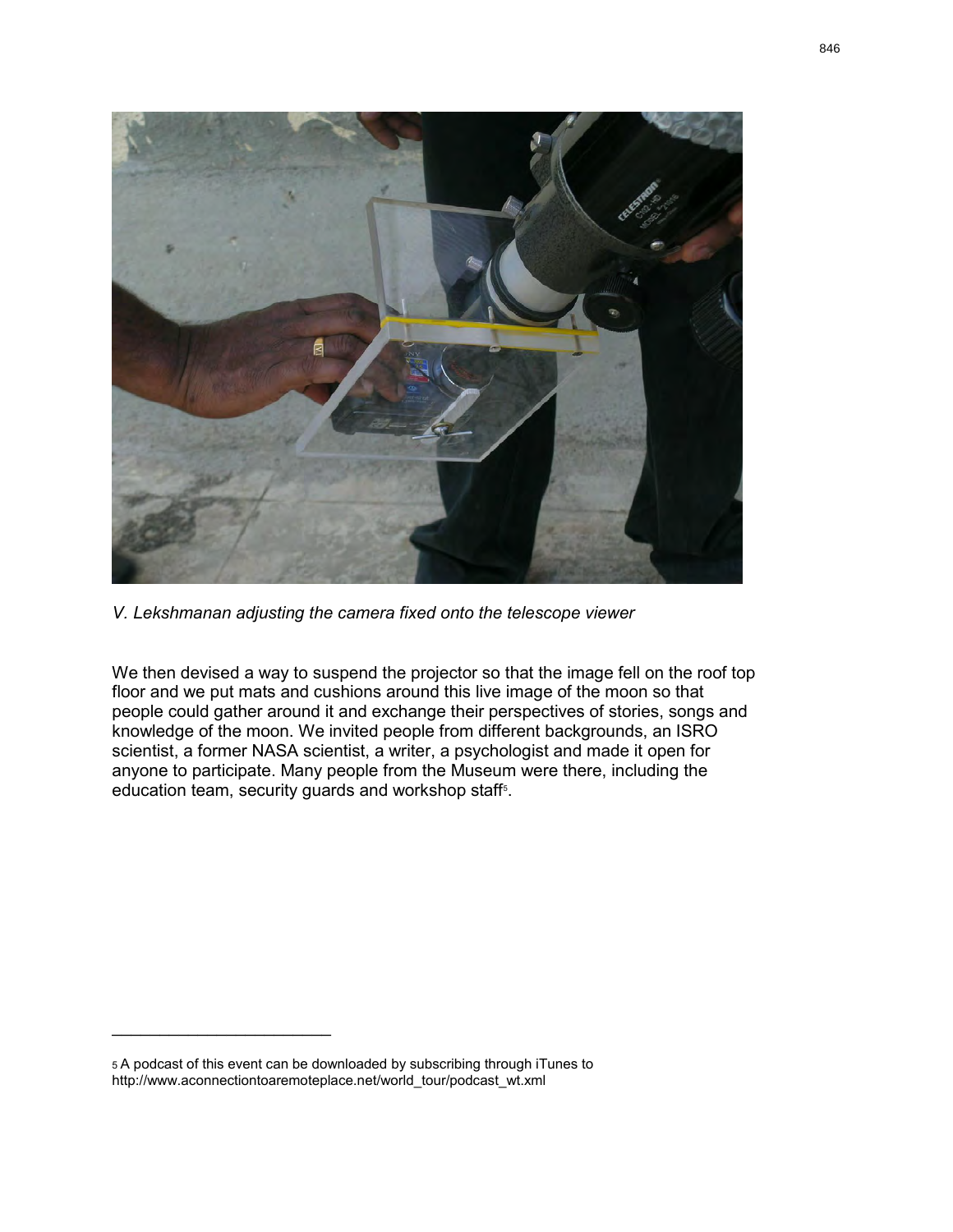

*Shyama Narendranath, a scientists from ISRO, with her daughter talking about Chandrayaan's orbit round the moon* 

#### **The educators**

During the preparations for Moon Stories, while I was arranging mats and cushions in a circle around the projection, I noticed the Museum staff moving quantities of chairs into rows about twenty feet further back. The clash in expectations as to how people should participate in a public event was immense. For the Museum it was about presenting knowledge, for us it was about drawing out knowledge from the people who came along.

Besides encouraging ISRO to experiment with participative forms of distributing knowledge, we are trying to work with the space science educators of the city – at the Visvesvaraya Museum, the Jawaharlal Nehru Planetarium and the Institute of Astrophysics - to shift the way these people do their education, or at least give out other ideas. I felt that the messy informality of Moon Stories had probably been too radical a step to stage at the Museum and I had no idea for a long time of what anyone there thought about it. However, they said they would use the grounded image of the moon in their education programme and later I heard that they put on a forty eight hour sky watching event for which the education staff camped out on the roof and I thought that perhaps we had helped them come to that.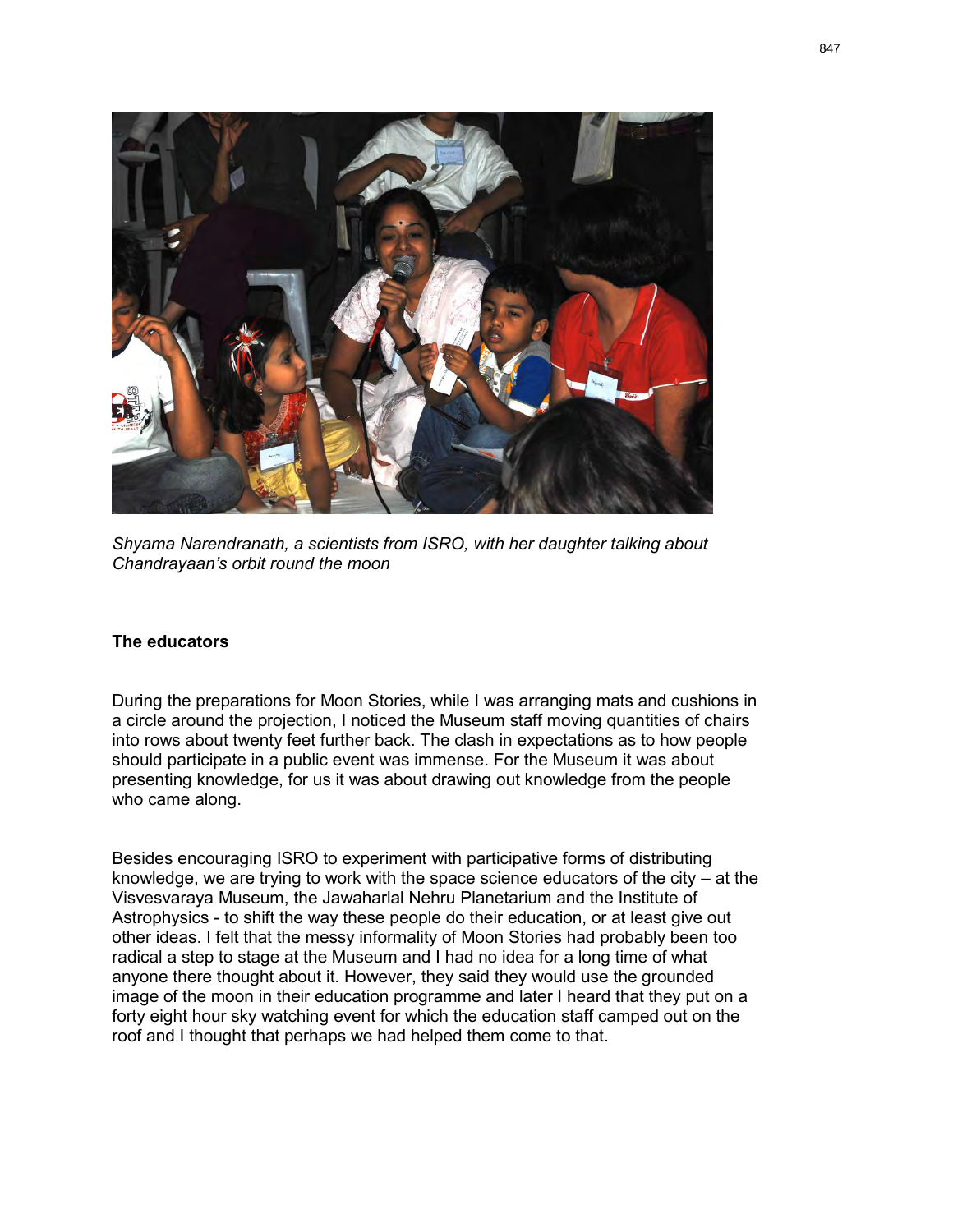#### **Children and stories**

Next week the Summer School starts for children at Drishya Kallika Kendra, a school in a slum near to ISRO Satellite Centre where children speak mainly the local language of Kannada. I will be working with the dancer Anitha Sunthanam and language specialist Babita Harry to explore cultural stories of the moon and the new science stories of Chandrayaan, weaving investigative fieldwork, installation and movement together. They will visit ISRO Satellite Centre and the landscape with its vast, white receiving dishes, of the Indian Deep Space Network (IDSN). Amongst other things, I will ask the children to make portraits of the people they meet to see how technology is really lots of people. We will ask the children what they think of the Indian space programme and the relevance of space science and exploration to their lives. They can say if and how they want to pass on the stories they have learnt to their community. The memories and current debate for the moon and humans - can find ways to distribute through communities and the people at ISRO, who are local to this community of Byapanahalli - and will have a means to find out their responses and interpretations, by coming to visit the children in their school.

#### **The shift in ISRO**

At the time we put on the first event, '100 Days of CHN-01', I had been *reading The Little Prince* and there is a bit when he looks at the sky, where somewhere his home planet is and the flower he looked after and loved. He says, 'Les étoiles sont belles, á cause d'une fleur que l'on ne voit pas...', the stars are beautiful because of a flower one cannot see. I had hoped people would put on the moon something to make it have direct personal meaning for them, to give that meaningful connection to something distant, that the Little Prince described. Nobody brought anything. They only wanted the nothingness of it.

During our research time we went to ISTRAC to visit Dr Shivakumar. ISTRAC is the tracking wing of ISRO, tracking Chandrayaan. The five of us were a little intimidated in his office when he asked us if we were science students, well no we were artists, designers. So what would we want with scientific data? We felt our project was lost. Then he surprised us, he said that when he looked at the moon now, he knew his spacecraft was there and that looking at the moon had changed for him, and the people of the mission.

It had really happened, the meaning of the moon had changed for a group of people, it had a new poetics, and it had happened for scientists. They had transfigured their connection to the moon through technology, through instrumentation, orbital dynamics, liquid propulsion, radio telemetry, thermal blankets and circuit boards. Now the scientists of ISRO are talking with us. Not in a formal, institutionalised way, but case-by-case, as individuals. 'Thank you for giving us the opportunity to work with children', one of the scientists emailed, and there are plans for a ten-day public event - a collaboration between ISRO, the Planetarium, the Museum and us - the idea of